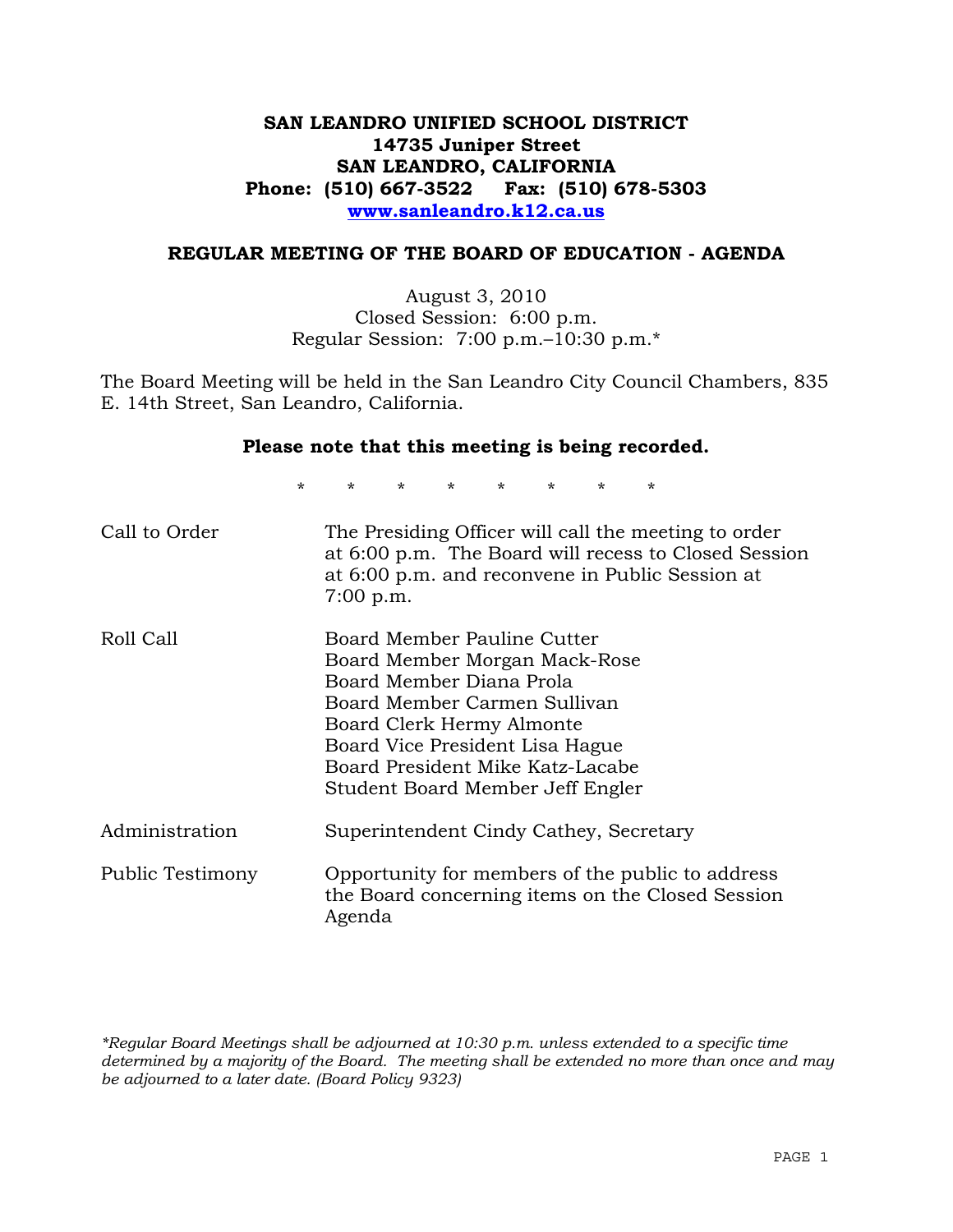Prior to the Public Session, the Board will meet in Closed Session pursuant to Government Code Sections 54957, 54956.9(b), 54956.8, 54956.9, and 54956.

- a) Public Employee Discipline/Dismissal/Release/Hiring
- b) Conference with Legal Counsel Anticipated Litigation Significant exposure to litigation
- c) Public Employee Appointment Title:
- d) Conference with Real Property Negotiator Property(ies)
- e) Conference with Legal Counsel Existing Litigation
- f) Tort Claims

| Report Closed<br>Session Action | Motion __________ Second __________ Vote ________                                                                                                                                                                                                                                                                                                                                                                                                                                                                                                                                                                                                                                                                                                                                                                                                                                                                                                                                                                                                                                         |  |  |
|---------------------------------|-------------------------------------------------------------------------------------------------------------------------------------------------------------------------------------------------------------------------------------------------------------------------------------------------------------------------------------------------------------------------------------------------------------------------------------------------------------------------------------------------------------------------------------------------------------------------------------------------------------------------------------------------------------------------------------------------------------------------------------------------------------------------------------------------------------------------------------------------------------------------------------------------------------------------------------------------------------------------------------------------------------------------------------------------------------------------------------------|--|--|
| Pledge of Allegiance            |                                                                                                                                                                                                                                                                                                                                                                                                                                                                                                                                                                                                                                                                                                                                                                                                                                                                                                                                                                                                                                                                                           |  |  |
| Approve Agenda                  | Approve the Regular Meeting Agenda of August 3, 2010                                                                                                                                                                                                                                                                                                                                                                                                                                                                                                                                                                                                                                                                                                                                                                                                                                                                                                                                                                                                                                      |  |  |
|                                 |                                                                                                                                                                                                                                                                                                                                                                                                                                                                                                                                                                                                                                                                                                                                                                                                                                                                                                                                                                                                                                                                                           |  |  |
| Legal Statement                 | Motion __________ Second __________ Vote ________<br>Members of the audience who wish to address the<br>Board are asked to complete the yellow card available at<br>the entrance and submit it to the Board's Administrative<br>Assistant. Speakers who have completed the card will be<br>called when the item is reached on the agenda or, for<br>non-agenda items, during the Public Testimony. Cards<br>are to be turned in before the item is reached on the<br>agenda. Please note that this meeting is being recorded.<br>State law prohibits the Board of Education from taking<br>any action on or discussing items that are not on the<br>posted agenda except to A) briefly respond to statements<br>made or questions posed by the public in attendance; B)<br>ask questions for clarification; C) provide a reference to a<br>staff member or other resource for factual information in<br>response to the inquiry; or D) ask a staff member to<br>report back on the matter at the next meeting and/or put<br>it on a future agenda. (Government Code Section<br>54954.2(a) |  |  |

## **PRESENTATION**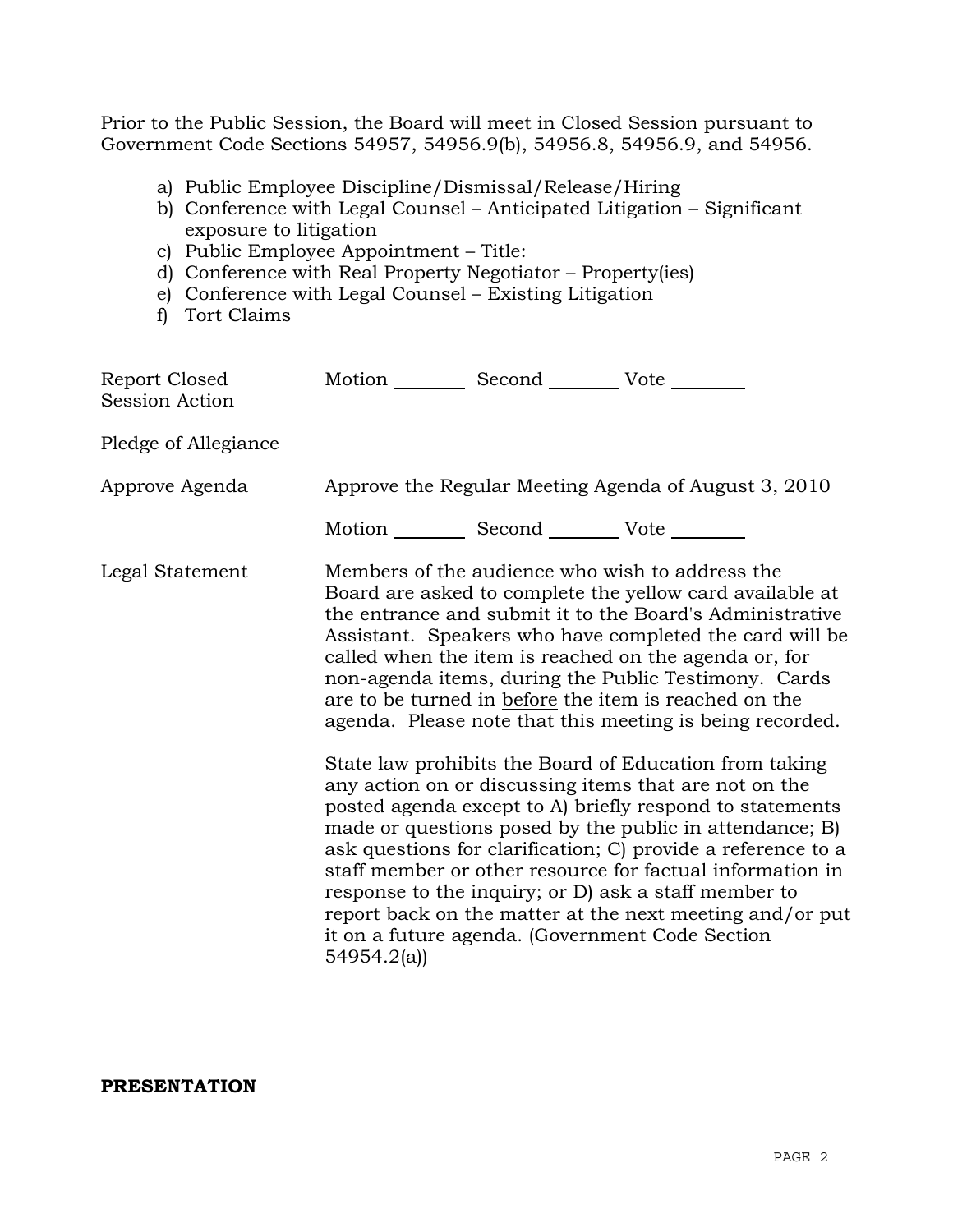# **7:00-7:10 p.m.** \* Certificates of Commendation

 Information Technology (IT) Interns Nicholas Chun, Nicholas Guevara, and Eric Harvey have worked with the San Leandro Unified School District Information Technology since June 3, 2010, collectively contributing 185 hours. Each of them has done a great job and has helped in many areas including, but not limited to: relocating computer labs at the high school, taking inventory at many of the elementary school sites, general reorganization and clean up of the IT Department, configuring/cleaning computers and updating the new website.

 The Superintendent and Board of Education will present Certificates of Commendation in recognition of their contributions and commitment throughout their internship with the San Leandro Unified School District Information Technology Department. The Board of Education and Superintendent thank them for their dedicated service to our students and families.

## **7:10-8:10 p.m.** \* Preliminary discussion and review of the detailed project list for the November 2, 2010 Bond

 On July 13, 2010, the Board of Education unanimously voted to approve placing a \$50.1M bond measure on the November 2, 2010, ballot with an estimated tax rate of approximately \$25.00 per \$100,000 of assessed property value. Subsequently, on July 20, 2010, the Board approved Resolution #10-50 including bond amount, Project List, and 75 word question.

 This meeting is the first in a series to further define District and school projects to be addressed by the new bond. Each board member has contributed his/her project priorities which will be discussed and reviewed at the August 3, 2010, Board meeting. Assistant Superintendent of Business Services, Song Chin-Bendib, will present a spreadsheet detailing ideas and suggestions. Community members are invited to attend this meeting.

**CONFERNCE ITEM**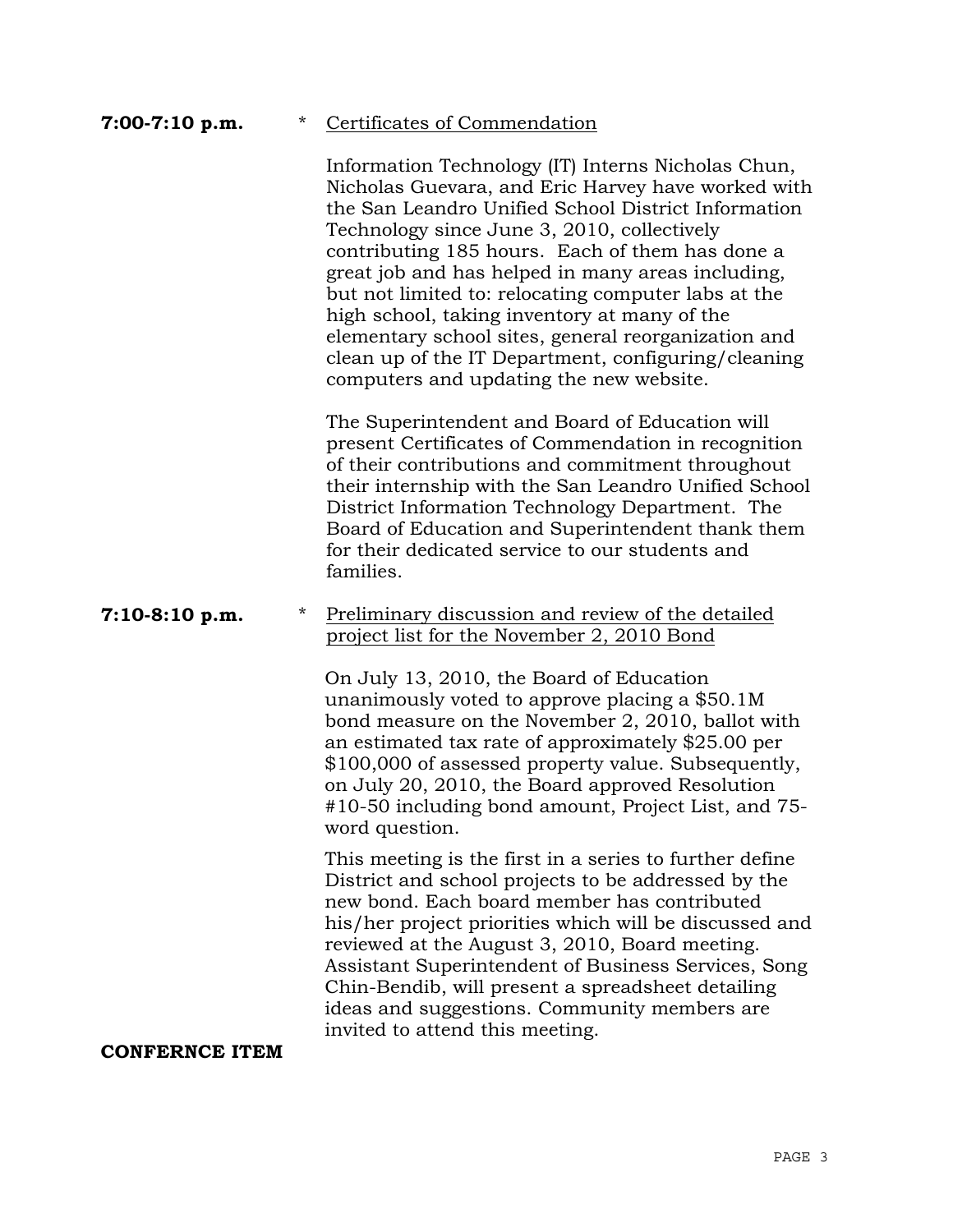These items are submitted for advance planning and to assist the Board in establishing future agenda items. The Board may, however, take action on the following:

General Services

1.1-CF Preliminary discussion and review of the detailed project list for the November 2, 2010 Bond Staff Recommendation: The Board will discuss, review and refine details of the project list for the November 2, 2010, Bond. Motion Second Vote \_\_\_\_\_\_ **8:10-8:30 p.m.** \* Tiered Intervention System Debbie Wong, Interim Assistant Superintendent and Mike Walbridge, Director of Curriculum and Instruction will provide a presentation on the upcoming fall 2010 implementation of the District's Tiered Intervention System. The presentation will include the work of the elementary and secondary task forces as well as the next steps to ensure the effectiveness of the system.

## **8:30-8:45 p.m. PUBLIC TESTIMONY ON NON-AGENDA ITEMS**

Members of the audience, who wish to address the Board, please complete the yellow card available at the entrance and submit it to the Board's Administrative Assistant. Cards are to be turned in before the item is reached on the agenda.

| $8:45-9:15$ p.m. | <b>REPORTS</b>                 |
|------------------|--------------------------------|
|                  | Correspondence                 |
|                  | Union Representative Reports   |
|                  | Superintendent's Report        |
|                  | <b>Board Committee Reports</b> |
|                  | • City/District Liaison        |

Facilities/Technology

**9:15-9:25 p.m. CONSENT ITEMS**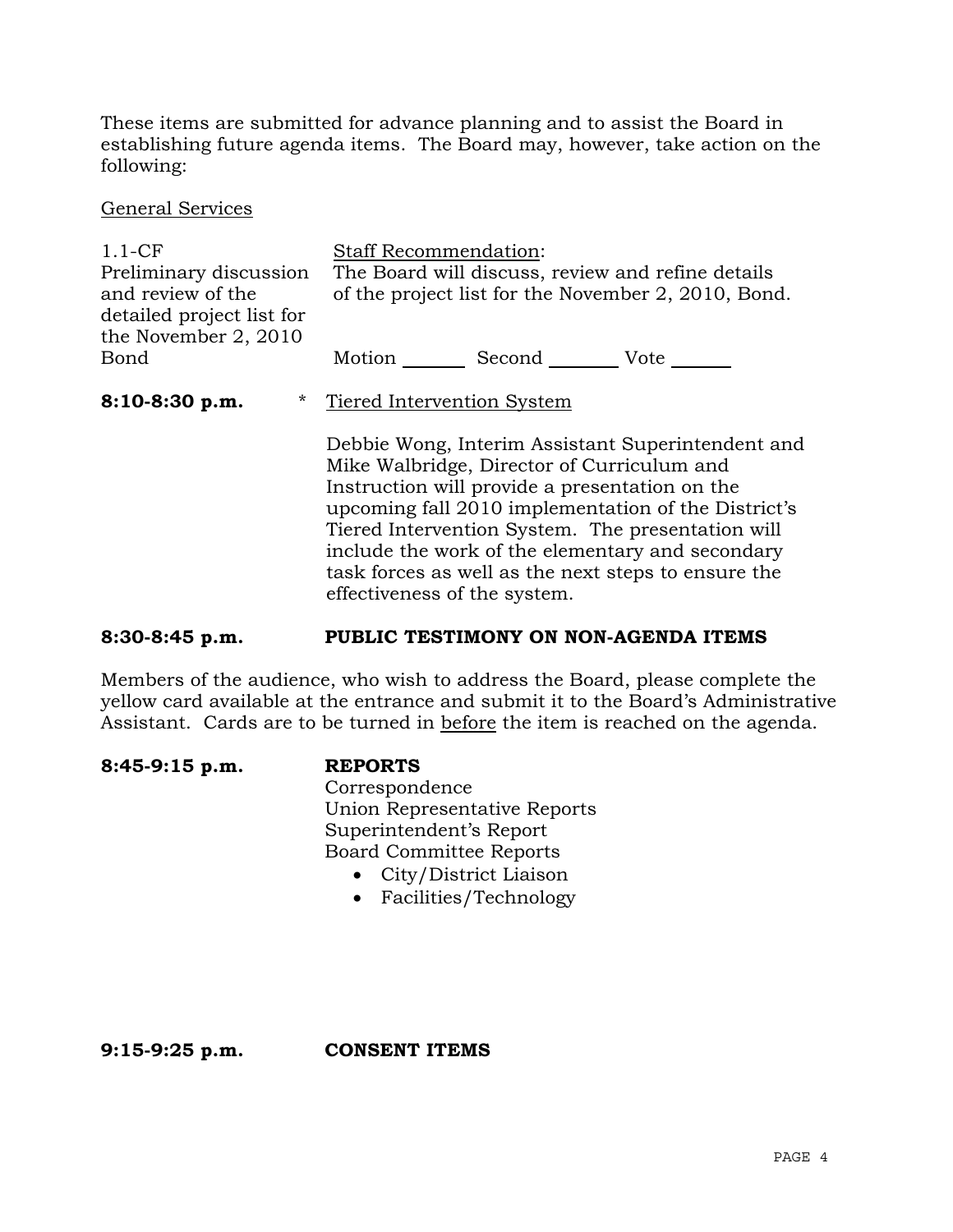These items are considered routine and may be enacted by a single motion. At the request of any member of the Board, any item on the consent agenda shall be removed and given individual consideration for action as a regular agenda item.

General Services

| $1.1-C$<br>Resolution #10-47<br>Board Member<br>Compensation                                                                                                                                | Staff Recommendation:<br>Adopt Resolution #10-47 certifying that Board<br>member Diana Prola's absence from the May 21,<br>2010, special public Board meeting was due to<br>performing services outside the meeting on behalf<br>of the school district.         |                                                                       |  |
|---------------------------------------------------------------------------------------------------------------------------------------------------------------------------------------------|------------------------------------------------------------------------------------------------------------------------------------------------------------------------------------------------------------------------------------------------------------------|-----------------------------------------------------------------------|--|
|                                                                                                                                                                                             | Motion _________ Second __________ Vote _______                                                                                                                                                                                                                  |                                                                       |  |
| $1.2 - C$<br>Resolution #10-48<br><b>Board Member</b><br>Compensation                                                                                                                       | Staff Recommendation:<br>Adopt Resolution #`10-48 certifying that Board<br>member Lisa Hague's absence from the May 6,<br>2010, and May 21, 2010, special public Board<br>meetings was due to hardship, as the meetings<br>were scheduled during her work hours. |                                                                       |  |
|                                                                                                                                                                                             | Motion _________ Second __________ Vote _______                                                                                                                                                                                                                  |                                                                       |  |
| $1.3-C$<br><b>Employee Contract</b><br>between San Leandro<br>Unified School District<br>and the Senior<br>Director II, Human<br>Resources for the<br>Period August, 2010-<br>June 30, 2012 | <b>Staff Recommendation:</b><br>Approve the Employee Contract between San<br>Leandro Unified School District and the Senior<br>Director II, Human Resources for the period<br>August, 2010-June 30, 2012.<br>Motion Second Vote                                  | Contract<br>will be<br>provided<br>on<br>Monday,<br>August<br>2, 2010 |  |
| <b>Human Resources</b>                                                                                                                                                                      |                                                                                                                                                                                                                                                                  |                                                                       |  |
| $2.1-C$<br>Acceptance of<br>Personnel Report                                                                                                                                                | Staff Recommendation:<br>Accept Personnel Report as submitted.<br>Motion _________ Second __________ Vote _______                                                                                                                                                |                                                                       |  |
| <b>Educational Services</b>                                                                                                                                                                 |                                                                                                                                                                                                                                                                  |                                                                       |  |
| $3.1-C$                                                                                                                                                                                     | Staff Recommendation:                                                                                                                                                                                                                                            |                                                                       |  |

Staff Recommendation: Approve the acceptance of gifts to the District as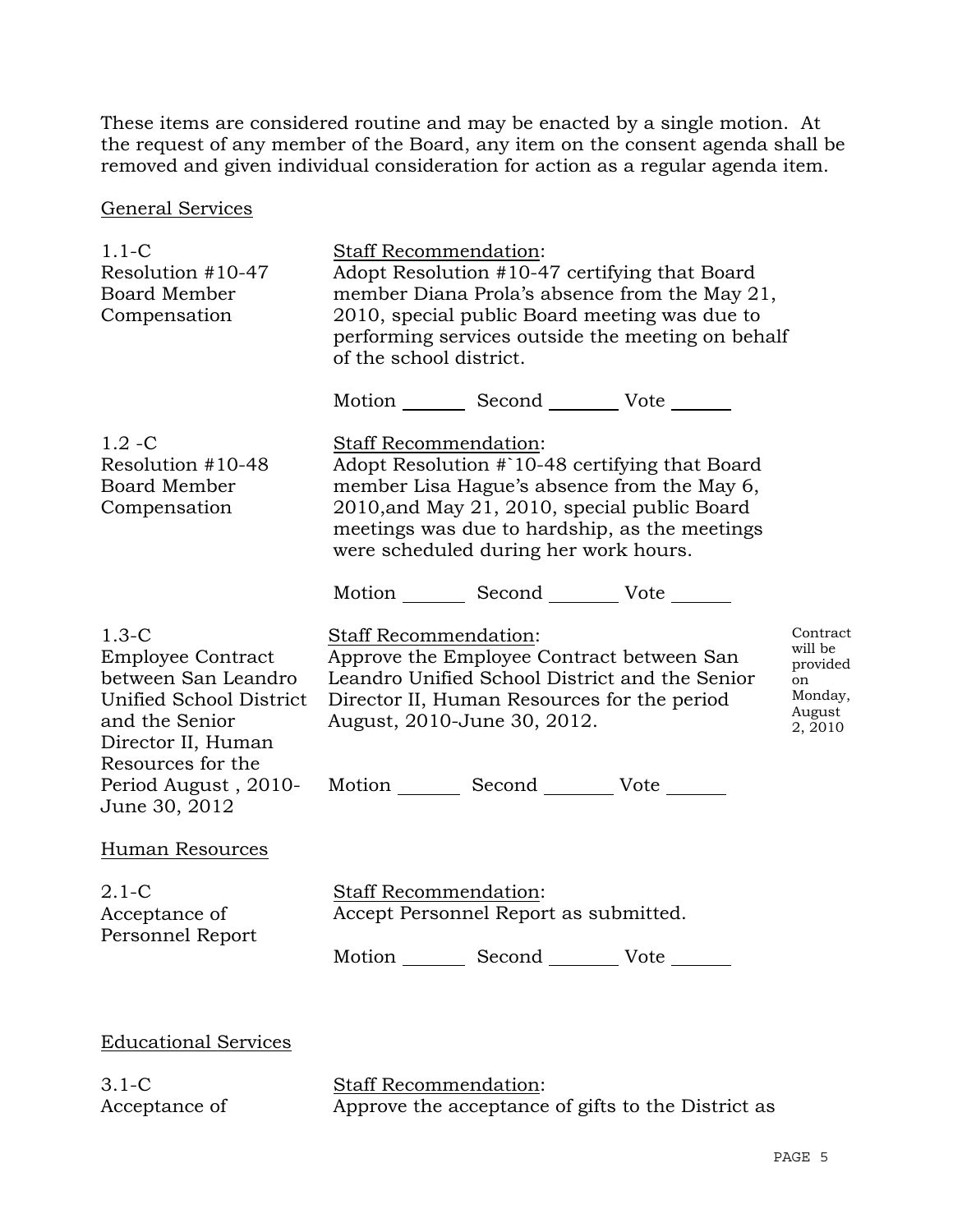| Donations                                     | follows:                                                                                                                                                                                                                                                                                                                                                                                                                                     |  |  |
|-----------------------------------------------|----------------------------------------------------------------------------------------------------------------------------------------------------------------------------------------------------------------------------------------------------------------------------------------------------------------------------------------------------------------------------------------------------------------------------------------------|--|--|
|                                               | <b>Washington Elementary School</b><br>\$758.24 from Washington PTA for the<br>purchase of a laptop and case<br>\$202.92 from Chase's Wamoola for Schools<br>$\bullet$<br>Program<br>\$50 from Oliver Kesting through the PG&E<br>$\bullet$<br>Campaign for the Community program<br>\$180.66 from PG&E through their Matching<br>$\bullet$<br>Gift program<br>\$518.72 from Wells Fargo through their<br>$\bullet$<br>Matching Gift program |  |  |
|                                               | Wilson Elementary School<br>• Various materials from Karen Berry: 1462<br>paperback library books, 316 hardbound<br>books for the library, 44 science VHS videos,<br>84 books with taped lesson aids, 114 science<br>big books for classroom lessons, and 3 filing<br>cabinets                                                                                                                                                               |  |  |
|                                               | Bancroft Middle School<br>Binders and various office supplies from<br>$\bullet$<br>Charles Schwab, San Francisco                                                                                                                                                                                                                                                                                                                             |  |  |
|                                               | Muir Middle School<br>\$10 for Special Education at Muir from An<br>Tran                                                                                                                                                                                                                                                                                                                                                                     |  |  |
|                                               | Special Education<br>\$200 from the San Leandro Lion's Club for the<br>After School Program                                                                                                                                                                                                                                                                                                                                                  |  |  |
|                                               | Motion Second Vote                                                                                                                                                                                                                                                                                                                                                                                                                           |  |  |
| $3.2-C$<br>Non-Public School<br>Contracts     | <b>Staff Recommendation:</b><br>Approve the Non-Public School/Agency contract<br>for Special Education students.                                                                                                                                                                                                                                                                                                                             |  |  |
|                                               | Motion _________ Second __________ Vote _______                                                                                                                                                                                                                                                                                                                                                                                              |  |  |
| $3.3 - C$<br>John Muir Title I<br>School-wide | Staff Recommendation:<br>Approve the John Muir Title I School-wide Plan.                                                                                                                                                                                                                                                                                                                                                                     |  |  |
| Application                                   | Second<br>Motion<br>Vote                                                                                                                                                                                                                                                                                                                                                                                                                     |  |  |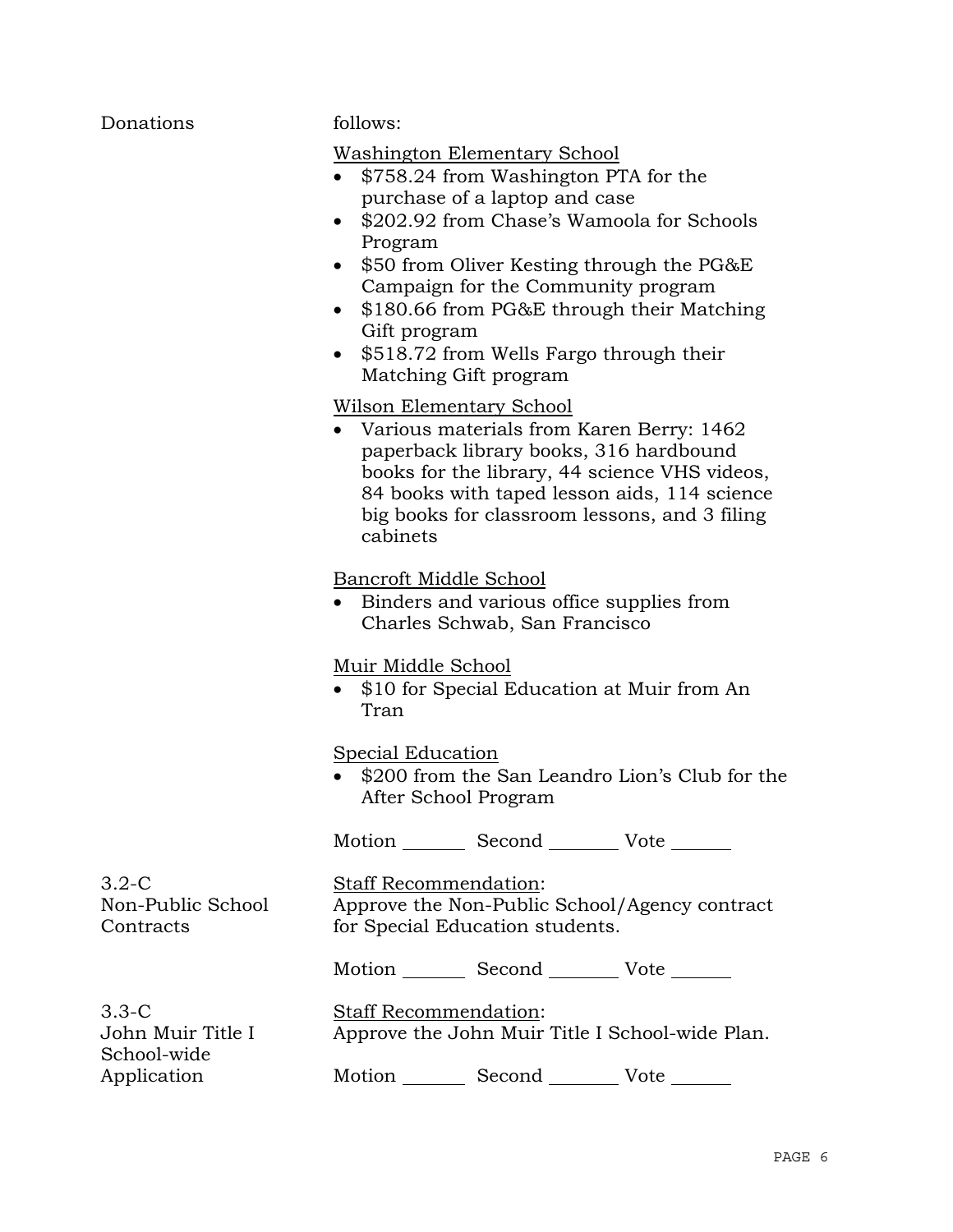| $3.4-C$<br>Memorandum of<br>Understanding (MOU)<br>between San Leandro<br>Unified School District<br>and Total School<br>Solutions for<br>Professional<br>Development on<br>Professional Learning<br>Communities at John<br>Muir Middle School for                                                                                        | Staff Recommendation:<br>Approve the Memorandum of Understanding<br>(MOU) between San Leandro Unified School<br>District and Total School Solutions for<br>Professional Development on Professional<br>Learning Communities at John Muir Middle<br>School for 2010-11 school year.                                                            |  |
|-------------------------------------------------------------------------------------------------------------------------------------------------------------------------------------------------------------------------------------------------------------------------------------------------------------------------------------------|-----------------------------------------------------------------------------------------------------------------------------------------------------------------------------------------------------------------------------------------------------------------------------------------------------------------------------------------------|--|
| 2010-11 School Year                                                                                                                                                                                                                                                                                                                       | Second Vote<br>Motion                                                                                                                                                                                                                                                                                                                         |  |
| $3.5-C$<br>Memorandum of<br>Understanding (MOU)<br>between Alameda<br>County Office of<br>Education and San<br>Leandro Unified School<br>District for Violence<br>Elimination and Safety<br>for San Leandro School<br><b>Community Violence</b><br><b>Prevention Grant</b><br>(VESSL) for San<br>Leandro High School<br>for the 2010-2011 | Staff Recommendation:<br>Approve the Memorandum of Understanding<br>(MOU) between Alameda County Office of<br>Education and San Leandro Unified School<br>District for Violence Elimination and Safety for<br>San Leandro School Community Violence<br>Prevention Grant (VESSL) for San Leandro High<br>School for the 2010-2011 school year. |  |

Motion Second Vote \_\_\_\_\_\_

3.6-C

School Year

Memorandum of Understanding (MOU) between San Leandro Unified School District and Playworks Program at Jefferson

Staff Recommendation:

Approve the Memorandum of Understanding (MOU) between San Leandro Unified School District and Playworks Program at Jefferson Elementary School for the 2010-2011 school year.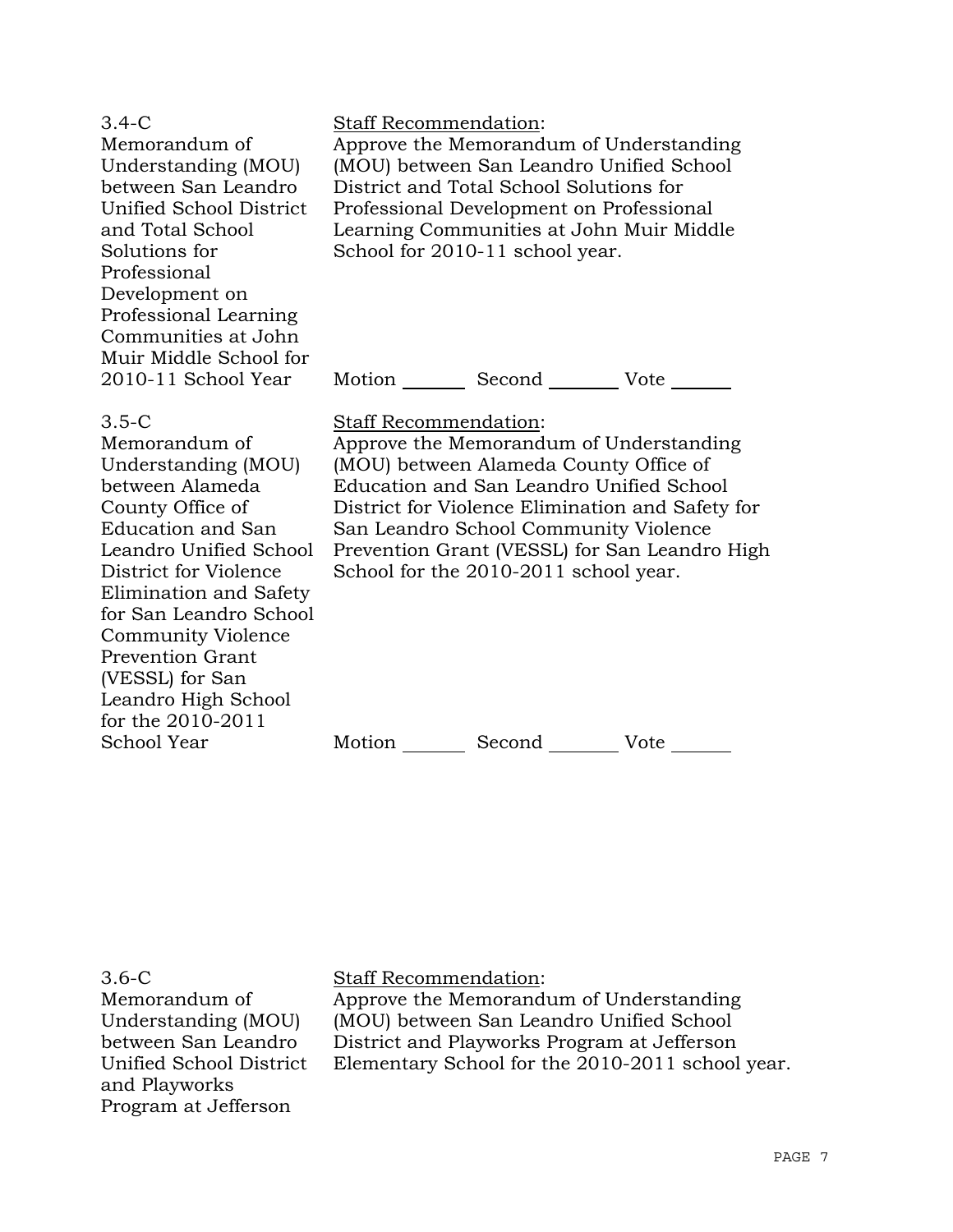| Elementary School for<br>the 2010-2011 School<br>Year                                                                                                                                                                                                                                   |                                                                                                                                                                                                                                                                  |                                  | Motion _________ Second __________ Vote _______                                                                                                                                       |  |
|-----------------------------------------------------------------------------------------------------------------------------------------------------------------------------------------------------------------------------------------------------------------------------------------|------------------------------------------------------------------------------------------------------------------------------------------------------------------------------------------------------------------------------------------------------------------|----------------------------------|---------------------------------------------------------------------------------------------------------------------------------------------------------------------------------------|--|
| $3.7-C$<br>Memorandum of<br>Understanding (MOU)<br>between San Leandro<br>Unified School District<br>and Playworks<br>Program at Garfield<br>Elementary School for<br>the 2010-2011 School                                                                                              | Staff Recommendation:                                                                                                                                                                                                                                            |                                  | Approve the Memorandum of Understanding<br>(MOU) between San Leandro Unified School<br>District and Playworks Program at Garfield<br>Elementary School for the 2010-2011 school year. |  |
| Year                                                                                                                                                                                                                                                                                    |                                                                                                                                                                                                                                                                  |                                  | Motion _________ Second __________ Vote _______                                                                                                                                       |  |
| $3.8-C$<br>Memorandum of<br>Understanding (MOU)<br>between K to College<br>and the San Leandro<br>Unified School District                                                                                                                                                               | <b>Staff Recommendation:</b><br>Unified School District.                                                                                                                                                                                                         |                                  | Approve the Memorandum of Understanding<br>(MOU) between K to College and the San Leandro<br>Motion _________ Second __________ Vote _______                                          |  |
| $3.9-C$<br>Agreement between<br>Performance Fact, Inc.<br>and the San Leandro<br>Unified School District<br>at Thomas Jefferson<br>Elementary School for<br>2010-11 School Year                                                                                                         | Staff Recommendation:<br>Approve the Agreement between Performance Fact,<br><i>Inc.</i> and the San Leandro Unified School District<br>at Thomas Jefferson Elementary School for the<br>$2010-11$ school year.<br>Motion _________ Second _________ Vote _______ |                                  |                                                                                                                                                                                       |  |
| <b>Business Operations</b>                                                                                                                                                                                                                                                              |                                                                                                                                                                                                                                                                  |                                  |                                                                                                                                                                                       |  |
| $4.1 - C$<br>Staff Recommendation:<br>Approve the agreement with School & College<br>Contract Services with<br>Legal Services for the 2010-2011 school year.<br>School & College Legal<br>Services for the 2010-<br>2011 School Year<br>Motion _________ Second __________ Vote _______ |                                                                                                                                                                                                                                                                  |                                  |                                                                                                                                                                                       |  |
|                                                                                                                                                                                                                                                                                         |                                                                                                                                                                                                                                                                  |                                  |                                                                                                                                                                                       |  |
| $4.2-C$<br>Contract Services with<br>Ruiz & Sperow, LLP for<br>the 2010-2011 School                                                                                                                                                                                                     | Staff Recommendation:                                                                                                                                                                                                                                            | for the $2010-2011$ school year. | Approve the agreement with Ruiz & Sperow, LLP                                                                                                                                         |  |
| Year                                                                                                                                                                                                                                                                                    |                                                                                                                                                                                                                                                                  |                                  | Motion _________ Second __________ Vote _______                                                                                                                                       |  |
| $4.3-C$<br>Contract Services with                                                                                                                                                                                                                                                       | Staff Recommendation:                                                                                                                                                                                                                                            |                                  | Approve the agreement with McArthur & Levin,                                                                                                                                          |  |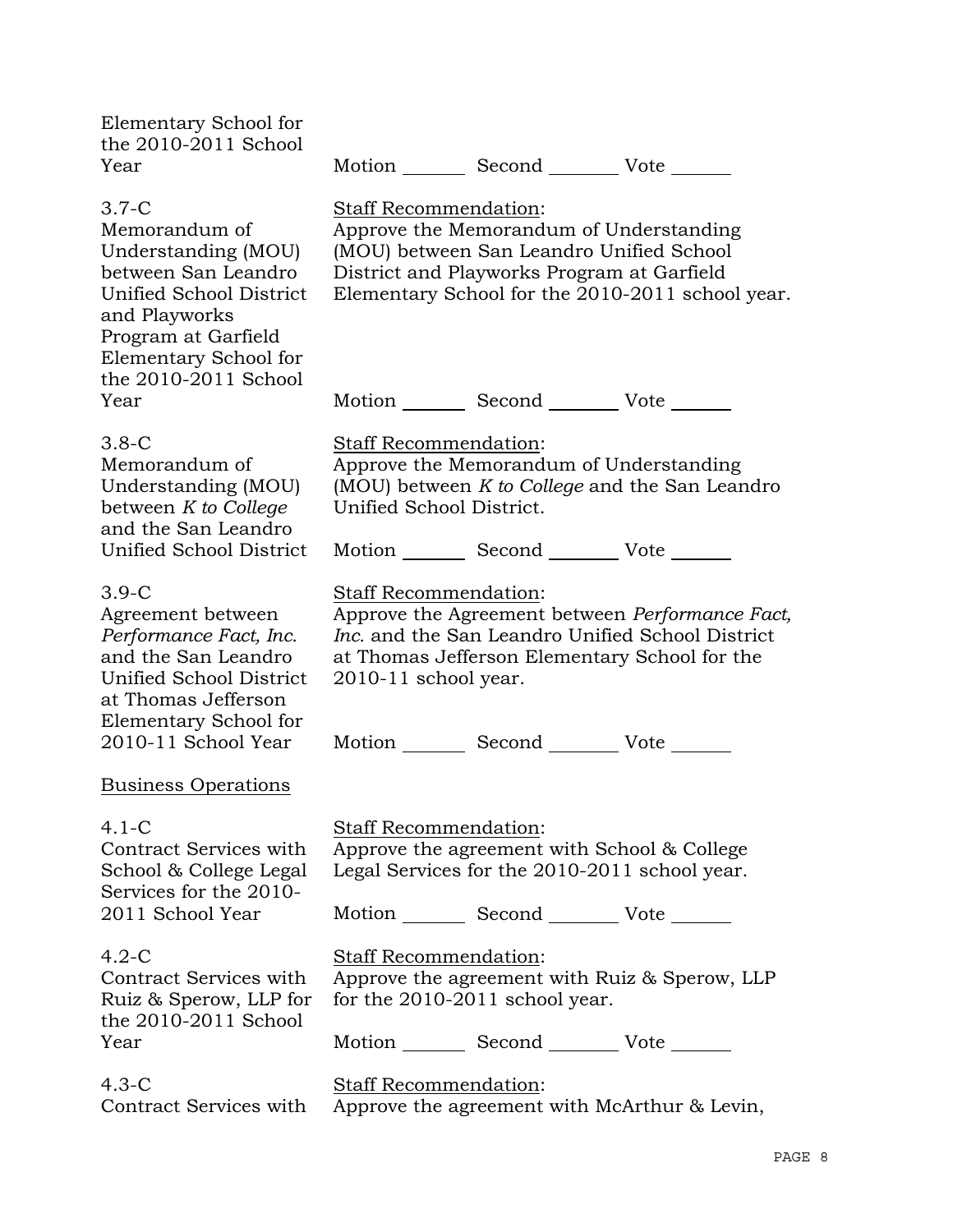| McArthur & Levin, LLP<br>for Special Education<br>Legal Services for the                                                                                                          | LLP for Special Education legal services for the<br>2010-2011 school year.                                                                        |                                                                                                               |                                                                                              |
|-----------------------------------------------------------------------------------------------------------------------------------------------------------------------------------|---------------------------------------------------------------------------------------------------------------------------------------------------|---------------------------------------------------------------------------------------------------------------|----------------------------------------------------------------------------------------------|
| 2010-2011 School Year                                                                                                                                                             |                                                                                                                                                   | Motion Second Vote ______                                                                                     |                                                                                              |
| $4.4 - C$<br>Contract Services with<br>Fagen Friedman &<br>Fulfrost, LLP for the<br>2010-2011 School Year                                                                         | <b>Staff Recommendation:</b><br>Approve the agreement with Fagen Friedman &<br>Fulfrost, LLP for the 2010-2011 school year.<br>Motion Second Vote |                                                                                                               |                                                                                              |
| $4.5-C$<br>Contract Services with<br>Orbach, Huff & Suarez,<br>LLP for Measure B<br>Legal Services for the<br>2010-2011 School Year Motion ________ Second _________ Vote _______ | <b>Staff Recommendation:</b>                                                                                                                      | Approve the agreement with Orbach, Huff &<br>Suarez, LLP for Measure B Legal Services.                        |                                                                                              |
| <b>Facilities and Construction</b>                                                                                                                                                |                                                                                                                                                   |                                                                                                               |                                                                                              |
| $5.1 - C$<br>Signage on the San<br>Leandro High School<br>Fred T. Korematsu<br>Campus 138 <sup>th</sup> Street<br><b>Entrance Canopy</b>                                          | <b>Staff Recommendation:</b>                                                                                                                      | Approve the Signage on the San Leandro High<br>spelled in 12-inch letters on two lines.<br>Motion Second Vote | School Fred T. Korematsu Campus 138th Street<br>entrance canopy with San Leandro High School |

# **9:25-9:50 p.m. CONFERENCE ITEM**

#### General Services

1.2-CF Crossing Guard Program

Staff Recommendation: The Board will discuss and consider approving the recommendation to support sharing the cost (50/50) of the Crossing Guard Program for eight elementary schools for the 2010-2011 school year beginning August 23, 2010.